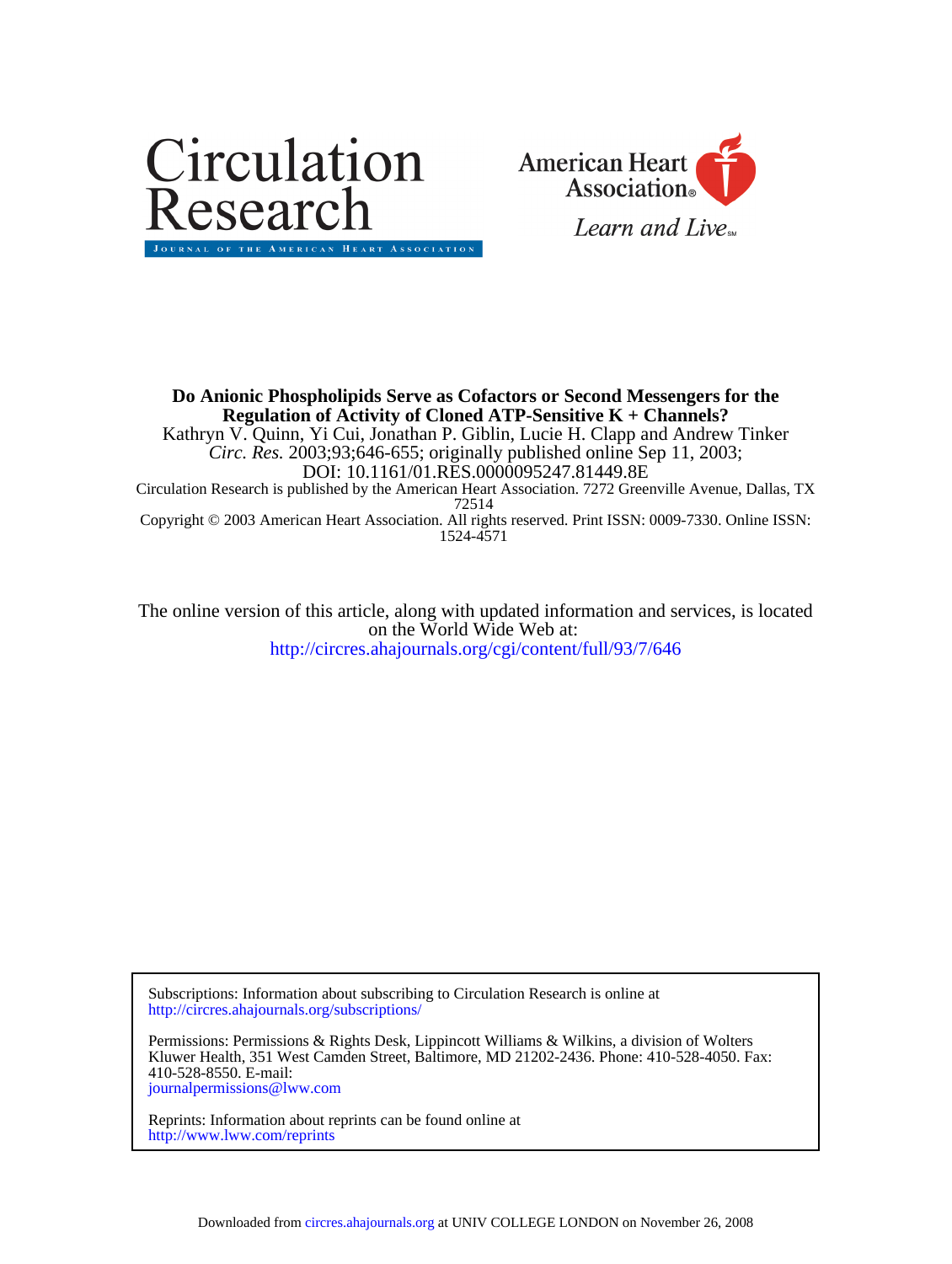# **Do Anionic Phospholipids Serve as Cofactors or Second Messengers for the Regulation of Activity of Cloned** ATP-Sensitive K<sup>+</sup> Channels?

Kathryn V. Quinn,\* Yi Cui,\* Jonathan P. Giblin, Lucie H. Clapp, Andrew Tinker

*Abstract*—The regulation of ion channels by anionic phospholipids is currently very topical. An outstanding issue is whether phosphatidylinositol 4,5-diphosphate and related species act as true second messengers in signaling or behave in a manner analogous to an enzymatic cofactor. This question is especially pertinent regarding ATP-sensitive  $K^+$ channels in smooth muscle, for which there is substantial literature supporting inhibitory regulation by hormones. In this study, we have examined regulation of the potential cloned equivalents of the smooth muscle ATP-sensitive  $K^+$  channel (SUR2B/Kir6.1 and SUR2B/Kir6.2). We find that both can be inhibited via the  $G<sub>q/11</sub>$ -coupled muscarinic M3 receptor but that the pathways by which this occurs are different. Our data show that SUR2B/Kir6.1 is inhibited by protein kinase C and binds anionic phospholipids with high affinity, such that potential physiological fluctuations in their levels do not influence channel activity. In contrast, Kir6.2 is not regulated by protein kinase C but binds anionic phospholipids with low affinity. In this case, phosphatidylinositol 4,5-diphosphate and related species have the potential to act as second messengers in signaling. Thus, Kir6.1 and Kir6.2 are regulated by distinct inhibitory mechanisms. **(***Circ Res***. 2003;93: 646-655.)**

**Key Words:** ATP-sensitive K<sup>+</sup> channels  $\blacksquare$  ion channel regulation  $\blacksquare$  anionic phospholipids  $\blacksquare$  protein kinase C

Recently, there has been great interest in the role of anionic phospholipids in determining the activity of ion channels and transporters.1,2 Specifically, it has been proposed that phosphatidylinositol (PtdIns) 4,5-diphosphate [PtdIns $(4,5)P_2$ ] depletion, such as may occur after the activation of phospholipase C (PLC) through a  $G<sub>q/11</sub>$ -coupled receptor, is an important regulatory mechanism involved in ATP-sensitive  $K^+$  ( $K_{ATP}$ ) channel inhibition.<sup>2–5</sup> However, PLC also leads to the production of inositol triphosphate and diacylglycerol, and the latter leads to the activation of protein kinase C (PKC). The major issue is whether depletion of PtdIns $(4,5)P_2$  and related species or activation of PKC is the prominent signaling mechanism. These issues are especially pertinent in smooth muscle, for which there is a substantial body of work showing hormonal regulation of  $K_{ATP}$  currents. For example, in native vascular smooth muscle tissues, it is clear that vasoconstrictors, in particular, angiotensin II, inhibit the channel by activating PKC.<sup>6</sup> How then do we reconcile the recent demonstration of the importance of anionic phospholipids in channel regulation and the established literature, with agreement from a number of laboratories, pointing to the importance of PKC signaling in the regulation of native  $K_{ATP}$  channels? (see Quayle et al<sup>6</sup> for review) It is this question that we address in the present study, which involves the cloned equivalents of the vascular  $K_{ATP}$ channel.

KATP is an octameric protein complex composed of poreforming subunits (Kir6.1 and Kir6.2), a member of the inwardly rectifying family of  $K^+$  channels (Kir), and the sulfonylurea receptor subunit, a member of the ATP-binding cassette family of proteins (SUR1, SUR2A, and SUR2B). The assembly of a particular pore-forming subunit with a particular SUR generates currents with a characteristic singlechannel conductance, nucleotide regulation, and pharmacology.7–9 It has been proposed that SUR2B/Kir6.1 is the molecular counterpart of the vascular smooth muscle  $K_{ATP}$ current, with properties akin to that of the nucleotide diphosphate–sensitive  $K^+$  (K<sub>NDP</sub>) current.<sup>10,11</sup> SUR2B/Kir6.2 has more classic properties and is proposed to constitute the  $K_{ATP}$ current in nonvascular smooth muscles.12 It is not clear yet whether this broad generalization is correct, but studies with Kir6.1- and SUR2-knockout mice and our own work involving a primary pulmonary artery smooth muscle cell line are consistent with the native vascular channel being composed of SUR2B/Kir6.1.13–15 In the present study, we examine the regulation of the cloned equivalents of the vascular  $K_{ATP}$ channel (SUR2B/Kir6.1 and SUR2B/Kir6.2) by anionic phospholipids and PKC.

Original received February 20, 2003; resubmission received July 7, 2003; revised resubmission received September 2, 2003; accepted September 3, 2003.

From BHF Laboratories and Department of Medicine, University College London, London, UK. \*Both authors contributed equally to this study.

Correspondence to Andrew Tinker, BHF Laboratories and Department of Medicine, University College London, 5 University St, London WC1E 6JJ, UK. E-mail a.tinker@ucl.ac.uk

<sup>© 2003</sup> American Heart Association, Inc.

*Circulation Research* is available at http://www.circresaha.org DOI: 10.1161/01.RES.0000095247.81449.8E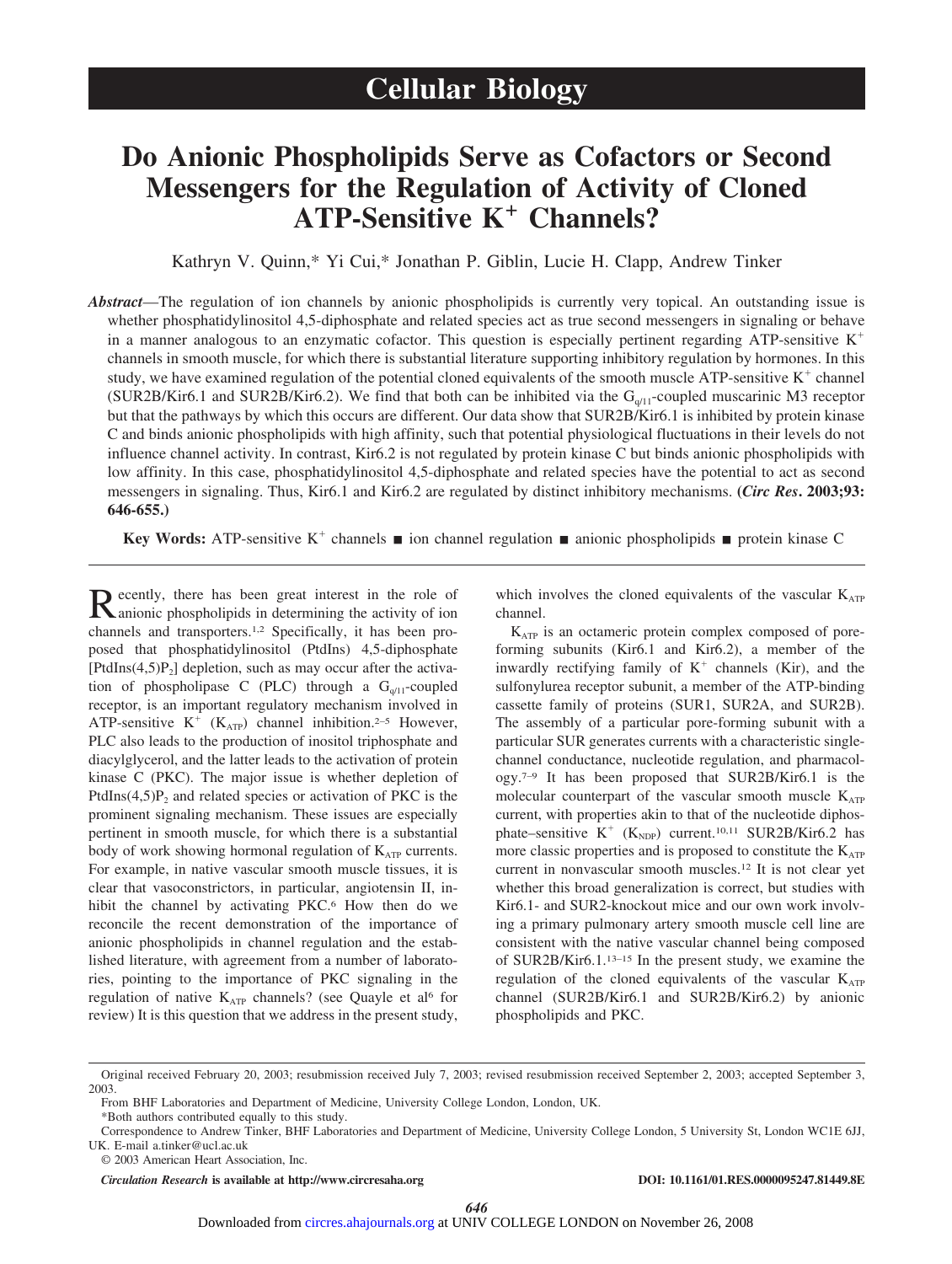

**Figure 1.** Effects of M3 receptor activation on SUR2B/Kir6.1 currents. HEK293 cells stably expressing SUR2B/Kir6.1 were transiently transfected with M3 receptor cDNA. Whole-cell pipette solutions were supplemented with 1 mmol/L MgATP, 500 µmol/L Na<sub>2</sub>UDP, and 100  $\mu$ mol/L Na<sub>2</sub>GTP. Recordings were made in a symmetrical K<sup>+</sup> gradient (140 K<sup>+</sup>) and began 5 minutes after break-in (t=0). A, Time series of whole-cell currents elicited during 25-ms voltage steps (every 3 seconds) to -60 mV from a holding potential of 0 mV. Recordings shown are from a control cell (i), from a cell pretreated for 15 minutes with 1  $\mu$ mol/L staurosporine (ii, present throughout and superfused in the bath solution), and from a cell in which the PLC $\beta$  C-terminus was overexpressed (iii). B, Representative currentvoltage traces are shown from control cells (i), after treatment with 1  $\mu$ mol/L staurosporine (ii), and after overnight incubation with 100 ng/mL pertussis toxin (iii). Upper traces show control current, and lower traces were recorded in the presence of 10  $\mu$ mol/L carbachol. C, Mean normalized currents (*I*/*I*control) recorded in steady-state control conditions (open bars) and after the addition of carbachol (hatched bars) in the absence and presence of 1  $\mu$ mol/L staurosporine, after overnight treatment with 100 ng/mL pertussis toxin or with overexpression of PLC $\beta$  C-terminus (current densities: control -273±43.7 pA/pF, carbachol -75.6±22.8 pA/pF; for staurosporine, control  $-157\pm34.8$  pA/pF, carbachol  $-133\pm26.9$  pA/pF; for pertussis toxin, control  $-110.1\pm27.5$  pA/pF, carbachol  $-60.6\pm15.8$ pA/pF; and for overexpression of PLC<sub>*B*</sub> C-terminus, control -85.2±9.8 pA/pF, carbachol -67.3±11.23 pA/pF). \**P*<0.05, \*\**P*<0.01.

# **Materials and Methods**

## **Molecular Biology**

Standard subcloning techniques were used throughout. The M3 receptor and  $PLC\beta$  C-terminus were used as previously de-

scribed.<sup>16</sup> The pleckstrin homology (PH) domain from PLC $\delta$ (PH-CFP construct) was kindly provided by Dr Tobias Meyer (Stanford University Medical School, Stanford, Calif). Polymerase chain reaction fragments corresponding to the C-termini of rat Kir6.1 (amino acids 179 to 424) and mouse Kir6.2 (amino acids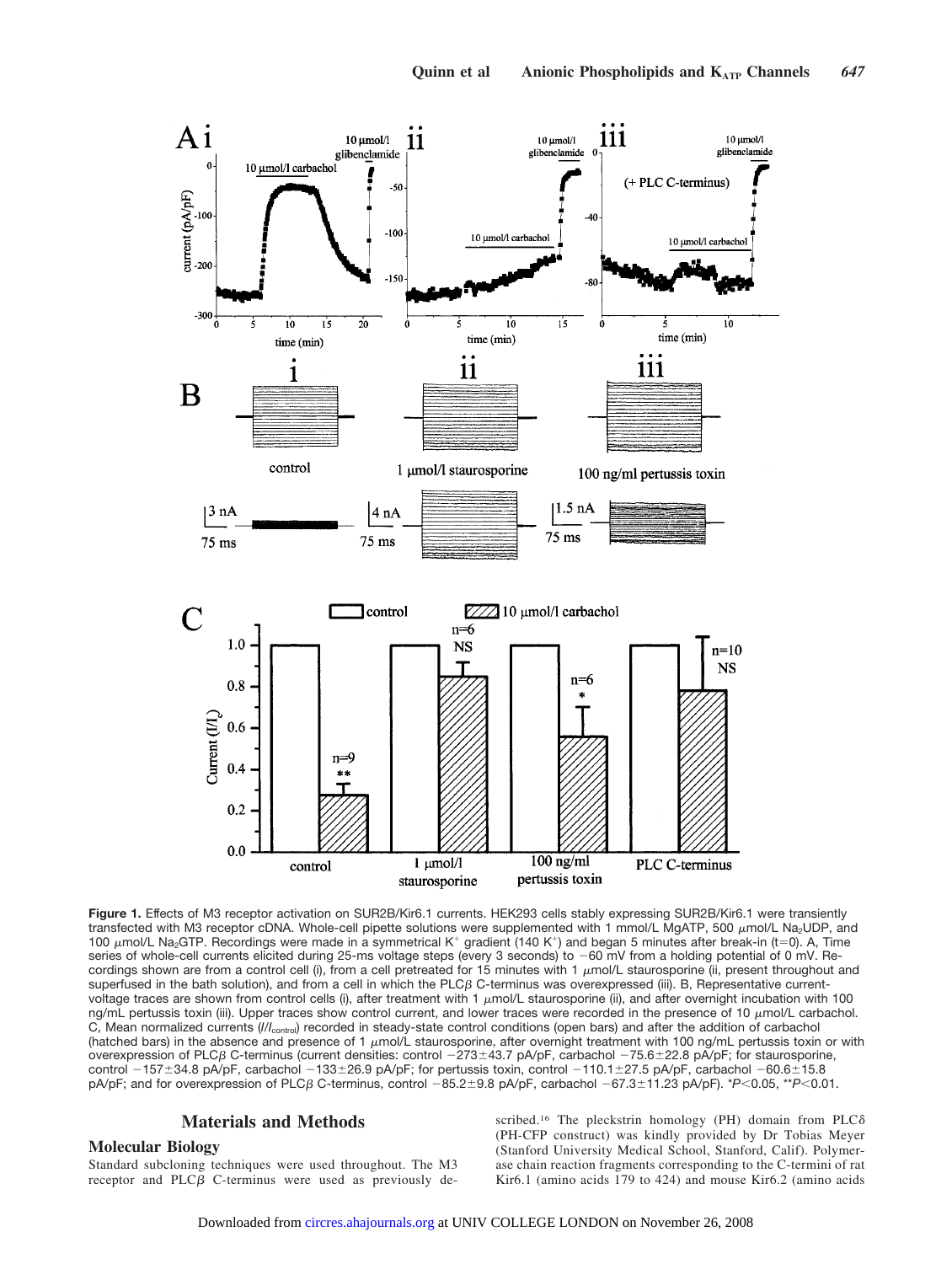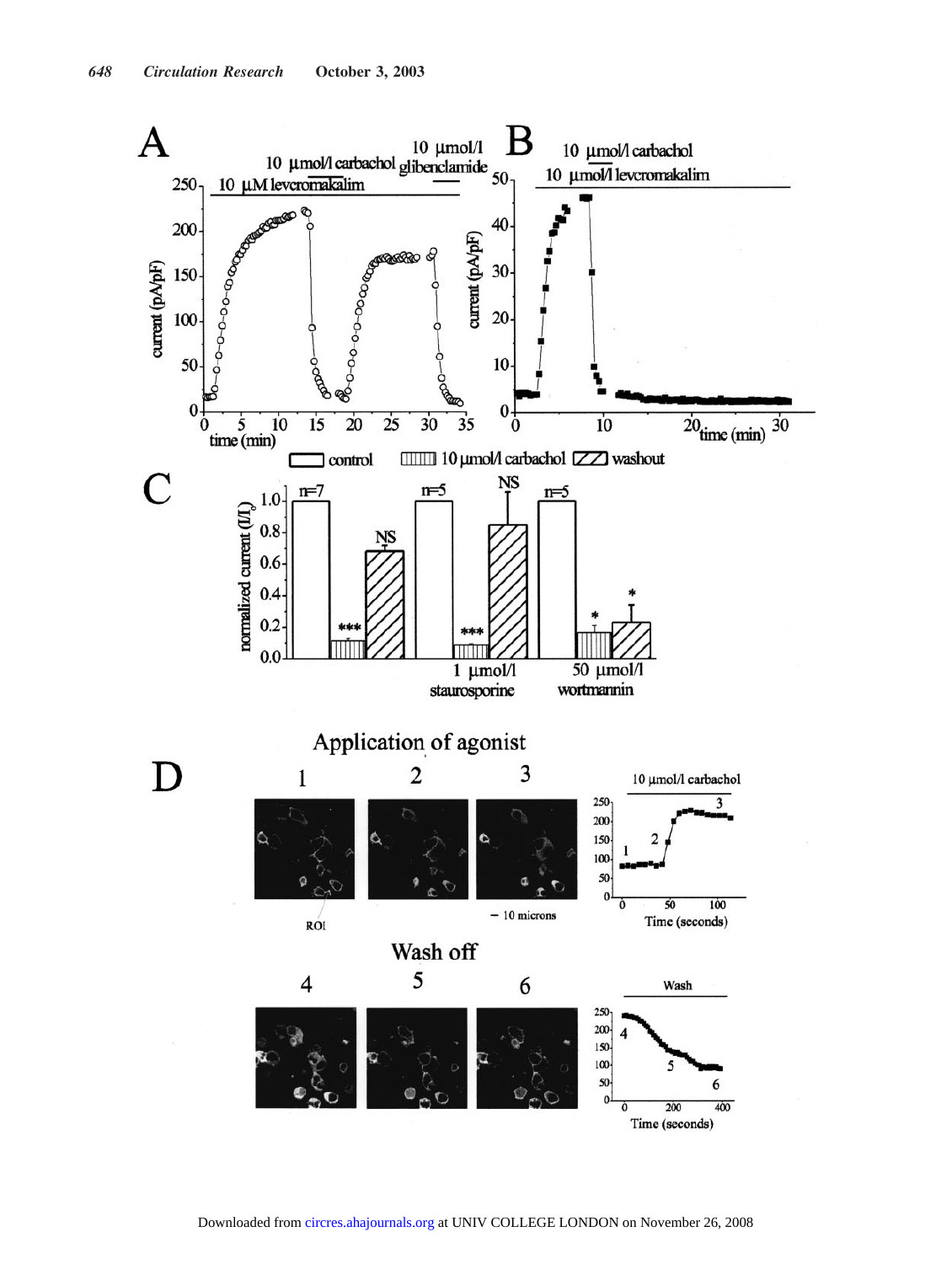189 to 391) were subcloned into the pMal-c2x vector (New England Biolabs).

#### **Production and Purification of MBP Fusion Proteins**

Fusion protein vectors were transformed into BL21(DE3) *Escherichia coli*. Fusion protein expression was induced according to the manufacturers' instructions, except induction occurred at 20°C overnight. Cells were harvested by centrifugation, and the cell pellet was washed with PBS/5 mmol/L EDTA (column buffer) and resuspended in column buffer containing protease inhibitors (Roche complete protease inhibitor cocktail, EDTA free) before freezing. The cell suspension was rapidly thawed at 37°C and sonicated on ice, and insoluble material was removed by centrifugation at 10 000*g* for 30 minutes at 4°C. The supernatant was applied to a column containing a 2-mL bed volume amylose-binding resin and washed with 12 column volumes before elution with column buffer containing 10 mmol/L maltose. Protein-containing fractions were pooled and dialyzed against the column buffer. The protein concentration of the purified fusion proteins was measured, and purity was assessed by SDS-PAGE, followed by Coomassie blue staining. After purification, the C-terminus of Kir6.2 (maltose-binding protein [MBP]- Kir6.2C) was judged to be  $\approx 90\%$  pure, and the C-terminus of Kir6.1 (MBP-Kir6.1C) was judged to be  $\approx 80\%$  pure, with a lower molecular weight species consistently present.

## **Lipid-Binding Experiments**

Nitrocellulose strips spotted with lipids (PIP strips, Molecular Probes Inc) were blocked for 1 hour in a blocking solution composed of 50 mmol/L Tris-HCl, 150 mmol/L NaCl, 5 mmol/L KCl, pH 7.4, and 0.1% (vol/vol) Tween containing 3% (wt/vol) BSA with low fatty acid content  $(<0.02\%)$  at room temperature. After the blocking, the strips were incubated overnight at  $4^{\circ}$ C with a 0.5  $\mu$ g/mL solution of the appropriate MBP fusion protein in blocking solution. Strips were then processed as for Western blotting using a rabbit primary antibody to the MBP fusion protein. Strips of nitrocellulose were spotted with L- $\alpha$ -PtdIns(4,5)P<sub>2</sub> in a total volume of 2  $\mu$ L for each spot from a 500  $\mu$ mol/L stock in chloroform/methanol/H<sub>2</sub>O (50:50:15).

#### **Phosphorylation Assay**

The fusion proteins bound to the amylose resin were washed with 1 mL of  $5\times$  HEPES buffer (50 mmol/L HEPES, pH 7.4, 1 mmol/L EDTA, 10% glycerol, 5 mmol/L sodium pyrophosphate, 50 mmol/L sodium fluoride, 1 mmol/L dithiothreitol, and protease inhibitors). Added to 10  $\mu$ g protein was 20 ng catalytically active PKC (obtained from Calbiochem), 6  $\mu$ L of 5× buffer (50 mmol/L HEPES,

**Figure 2.** Effects of M3 receptor activation on SUR2B/Kir6.2 currents. HEK293 cells stably expressing SUR2B/Kir6.2 were transiently transfected with the M3 receptor. Recordings were made in a physiological  $K^+$  gradient (see Materials and Methods). A, Time series of current recorded in perforated patch, measured at  $-5$  mV during a 2-second voltage ramp from  $-100$ to 0 mV from a holding potential of  $-60$  mV, every 15 seconds. Levcromakalim was applied in the bath to activate SUR2B/ Kir6.2 current before application of carbachol. B, Experiment similar to that shown in panel A, except 50  $\mu$ mol/L wortmannin was applied 10 minutes before recording began and during the entire experiment. C,  $I/I_{control}$  recorded without staurosporine (i; current densities were as follows: control  $123 \pm 30.7$  pA/pF, +carbachol 13.6 $\pm$ 3.6 pA/pF, and wash 85.7 $\pm$ 23 pA/pF), with staurosporine (ii; current densities were as follows: control 106.9 $\pm$ 13.3 pA/pF, +carbachol 8.5 $\pm$ .5 pA/pF, and wash 86.6 $\pm$ 17.4 pA/pF), and with 50  $\mu$ mol/L wortmannin (iii; current densities were as follows: control  $-23.6\pm 6.4$  pA/pF,  $+$ carbachol  $3.1 \pm 0.6$  pA/pF, and wash  $3.5 \pm 1.2$  pA/pF). \**P*<0.05 and \*\*\*P<0.001. D, HEK293 cells transfected with PH-CFP and the M3 receptor. Drug was applied at the third time point. This was quantified in one of the cells in the field by measuring the change in fluorescence in a region of interest (ROI) in the cytoplasm.



Figure 3. Effects of direct activation of PKC via phorbol esters. Wholecell pipette solutions were supplemented with 1 mmol/L MgATP and 500  $\mu$ mol/L Na<sub>2</sub>UDP. Recordings were begun 5 minutes after breakin. A, Example of whole-cell current recorded from HEK293 cells with stably transfected SUR2B/Kir6.1. Voltage ramps from  $-100$  to 100 mV were applied every 15 seconds from a holding potential of 0 mV, and current at  $-60$  mV during application of 1  $\mu$ mol/L PdBu is shown. B, Normalized currents recorded at  $-60$  mV after 10-minute application of PMA (control  $-80.8\pm15.8$  pA/pF, PMA  $-46.3\pm7.6$ pA/pF; n=13), PdBu (control  $-128\pm 42.8$  pA/pF, PdBu  $-74\pm 20.2$ pA/pF; n=13), and 4 $\alpha$ -phorbol (control  $-$ 199 $\pm$ 31.3 pA/pF, 4 $\alpha$ -phorbol -188±17.7 pA/pF; n=4). \**P*<0.05, \*\**P*<0.01. C, Example of current recorded from HEK293 stably transfected SUR2B/Kir6.2 during application of PMA. D, *I/I*<sub>control</sub> at -60 mV after 10-minute application of PMA (control  $-608\pm158$  pA/pF, PMA  $-621\pm173$  pA/pF; n=7) or PdBu (control  $-763\pm 173$  pA/pF, PdBu  $-739\pm 162$  pA/pF; n=8). E, Example of current recorded from HEK293 stably transfected SUR2B/ Kir6.1, with 150  $\mu$ g/mL PKC $\epsilon$  translocation inhibitor peptide in the patch pipette. Voltage steps lasting 25 ms from 0 to  $-60$  mV were applied every 3 seconds, and current at  $-60$  mV during application of PMA is shown. F,  $\mathit{II}_{\mathsf{control}}$  at  $-60$  mV after 10-minute application of PMA with either scrambled (control) 150  $\mu$ g/mL PKC $\epsilon$  translocation inhibitor peptide (control  $-116.4\pm25.0$  pA/pF, PMA  $-60.2\pm11.1$  $pA/pF$ ; n=4) or 150  $\mu g/mL$  PKC $\epsilon$  translocation inhibitor peptide (control  $-65.5\pm$ 13.2 pA/pF, PMA  $-55.3\pm$ 10.0 pA/pF; n=6). \*P<0.05.

1 mmol/L ATP, and 50 mmol/L MgCl<sub>2</sub>), 10  $\mu$ L HEPES buffer, 13  $\mu$ L of 50 mmol/L HEPES, 1.5% Triton, and 1  $\mu$ L <sup>32</sup>P- $\gamma$ -ATP (omitted in the case of lipid-binding experiments). The sample was incubated at 37°C for 2 hours and then washed five times with 1 mL HEPES buffer. The protein was eluted, run on an SDS-PAGE gel, dried, and subjected to autoradiography. Gel quantification was performed by using Scion image (Scion Corp).

## **Cell Culture and Transfection**

The culture and transfection of HEK293 cells and the use of stable cell lines expressing SUR2B/Kir6.1 and SUR2B/Kir6.2 were as previously described.17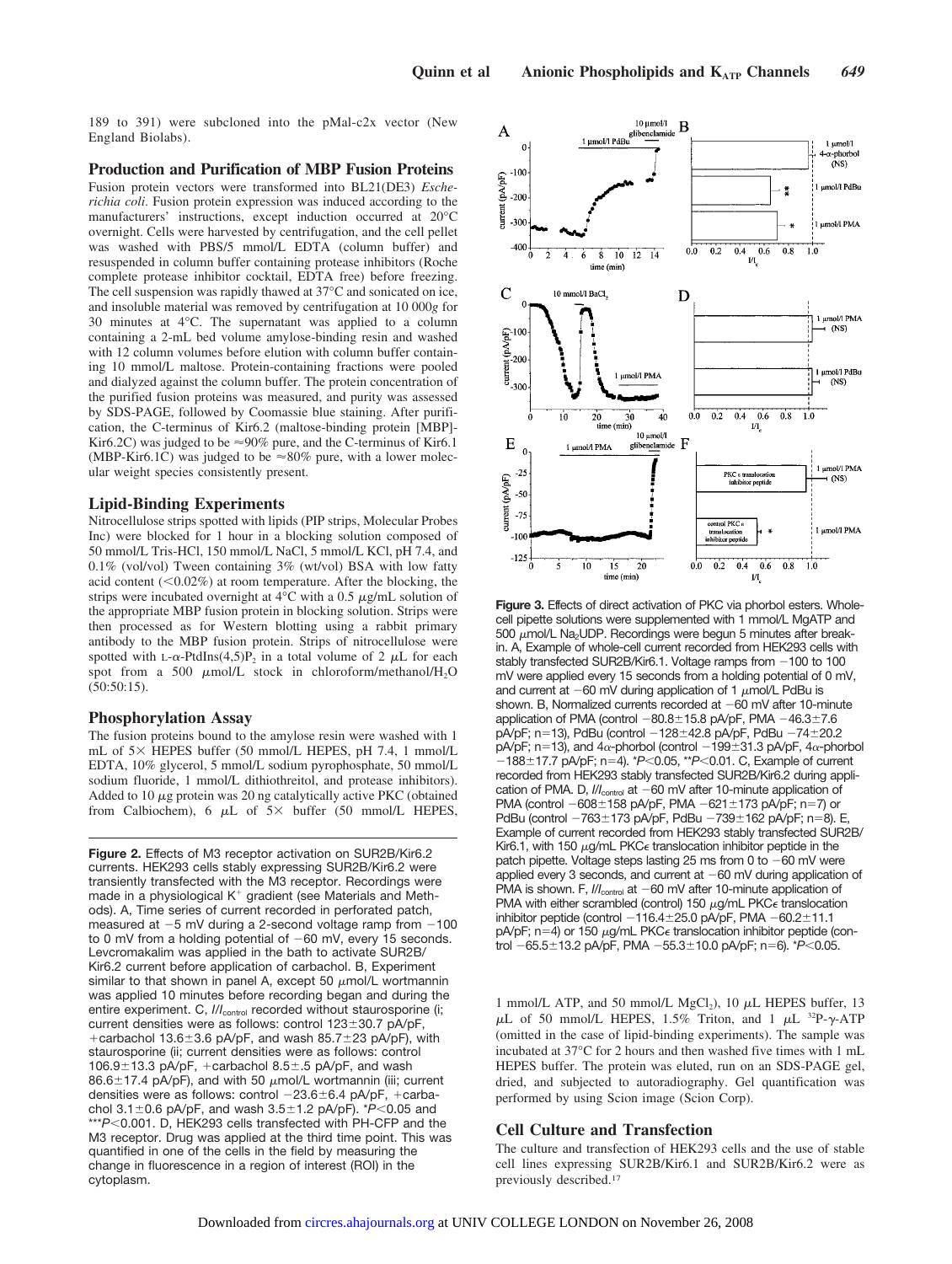#### **Confocal Microscopy**

HEK293 cells were imaged at room temperature (20°C) using a Bio-Rad Radiance 2000 laser scanning confocal microscope. Samples were excited using a 458-nm laser line, and images were obtained by using a 500-nm-long band-pass filter. Images were processed and quantified using LaserPix software (Bio-Rad). A commercially available Krebs-Ringer buffer with glucose (K4002, Sigma) was used for perfusion; this was supplemented with 2.6 mmol/L  $Ca^{2+}$  and used according to the manufacturer's instructions.

#### **Electrophysiology**

Whole-cell and inside-out patch-clamp recordings were performed as previously described.17,18 Capacitance transients and series resistance in whole-cell recordings were compensated electronically by using amplifier circuitry. Pipette (whole-cell) and bath (inside-out) solutions contained (mmol/L) KCl 107, MgCl<sub>2</sub> 1.2, CaCl<sub>2</sub> 1, EGTA 10, and HEPES 5 (KOH to pH 7.2,  $\approx$  140 mmol/L K<sup>+</sup>). In whole-cell studies, bath solutions contained (mmol/L) KCl 140, CaCl<sub>2</sub> 2.6,  $MgCl<sub>2</sub>$  1.2, and HEPES 5 (pH 7.4); in perforated-patch experiments, solutions contained (mmol/L) NaCl 140, KCl 5, MgCl<sub>2</sub> 1.2, CaCl<sub>2</sub> 2.6, HEPES 5, and D-glucose 8 (pH 7.4). Nucleotide supplementation of the pipette/bath solution is indicated in the legends. The pH of the solution was checked after nucleotide supplementation and adjusted if needed. Whole-cell experiments were dialyzed for at least 5 minutes before the recordings. For perforated-patch experiments, a stock solution of 100 mg/mL amphotericin B in dimethyl sulfoxide was prepared and diluted in a standard pipette solution to give a final concentration of 200  $\mu$ g/mL amphotericin B. A stable access resistance was obtained after 10 to 15 minutes ( $\approx$  10 M $\Omega$ ). Generally, agents were applied to the bath by using a gravity-driven system or were applied locally to a cell via a plastic pipette (MSC-200, IntraCel).

## **Materials**

PtdIns $(4,5)P_2$  was obtained from Calbiochem, and fresh solutions were made each day. Liposomes were prepared by sonication of the bath solution for 30 minutes. In the electrophysiological experiments, we used the natural derivative with the arachidonyl and stearyl side chains. For the binding assays, we used the synthetic dipalmitoyl- $C_{16}$  derivative. It is worth noting that the commercially available strips used in Figure 7A contain these derivatives. The PtdIns $(4,5)P_2$  antibody was obtained from Assay Design Inc. The translocation-inhibiting peptide for  $PKC \epsilon$  and the control were obtained from Calbiochem.

#### **Statistical Analysis**

Statistical analysis was carried out by using one-way ANOVA or a paired Student *t* test as appropriate. Statistical significance is indicated in the figures ( $P<0.05$ ,  $P<0.01$ , and  $P<0.001$ ). Data are presented as mean $\pm$ SEM. Current density and open probability  $(NP<sub>o</sub>)$  are presented normalized to control, where appropriate, to enable the assessment of the relative magnitude of the responses. The mean raw measurements are given in the text of the figure legends, and the statistical analyses shown were performed on such data.

## **Results**

We used the M3 muscarinic receptor as an example of a  $G<sub>q/11</sub>$ -coupled receptor and examined the modulation of SUR2B/Kir6.1 and SUR2B/Kir6.2 stably expressed in HEK293 cells. We have previously shown low levels of endogenous  $K^+$  currents in these cells.<sup>17</sup> The whole-cell configuration of the patch-clamp technique was used to study membrane currents of SUR2B/Kir6.1 after transient expression of the receptor. In Figure 1, the application of carbachol leads to an inhibition of SUR2B/Kir6.1 currents, and this effect was substantially attenuated if cells were incubated with the protein kinase inhibitor staurosporine. The use of more PKC-selective compounds, such as GF109203X and related agents, led to direct inhibition of channel currents, probably as a consequence of channel block (not shown). Staurosporine did not cause such effects. Overexpression of the PLC $\beta$  C-terminus (a GTPase-activating protein for  $G_{q(1)}$ ) abolished inhibition, implicating the G protein  $G_{q/11}$  (Figure 1). In contrast, pertussis toxin did not significantly modulate the inhibition (Figure 1). The application of carbachol to SUR2B/Kir6.2 transiently expressing M3 led to a variable inhibition when studied with the whole-cell patch configuration. However, using perforated-patch recordings gave robust and pronounced inhibition via the M3 receptor of currents activated by levcromakalim (Figure 2A). In contrast to SUR2B/Kir6.1 currents, inhibition was not sensitive to staurosporine. The application of wortmannin, at concentrations



**Figure 4.** Effects of PtdIns(4,5)P<sub>2</sub> (PIP<sub>2</sub>) after rundown in excised inside-out patches. A, SUR2B current was fully activated when excised into an ATP-free solution. The current was decreased by >90% after subsequent 20-minute perfusion with the ATPfree solution. However, these channels were reactivated by exposure of the membrane patch to 10  $\mu$ mol/L PIP<sub>2</sub>. B, SUR2B/ Kir6.1 current activated by 3 mmol/L UDP and 100  $\mu$ mol/L pinacidil did not show significant rundown after 20-minute perfusion with ATP-free solution. Addition of 10  $\mu$ mol/L PIP<sub>2</sub> had no significant effects on SUR2B/Kir6.1 current activated by UDP+pinacidil. C, Data are shown from a number of such experiments performed as described above. The current amplitude at  $-60$  mV was normalized to that (open bar, as control) measured 1 minute after the membrane patch was excised into ATP-free solution (SUR2B/Kir6.2, n=9) or UDP+pinacidil solution (SUR2B/Kir6.1, n=6). Filled bar indicates 20-minute perfusion with ATP-free solution; hatched bar, addition of  $PIP_2$ . \**P*0.05, \*\**P*0.01.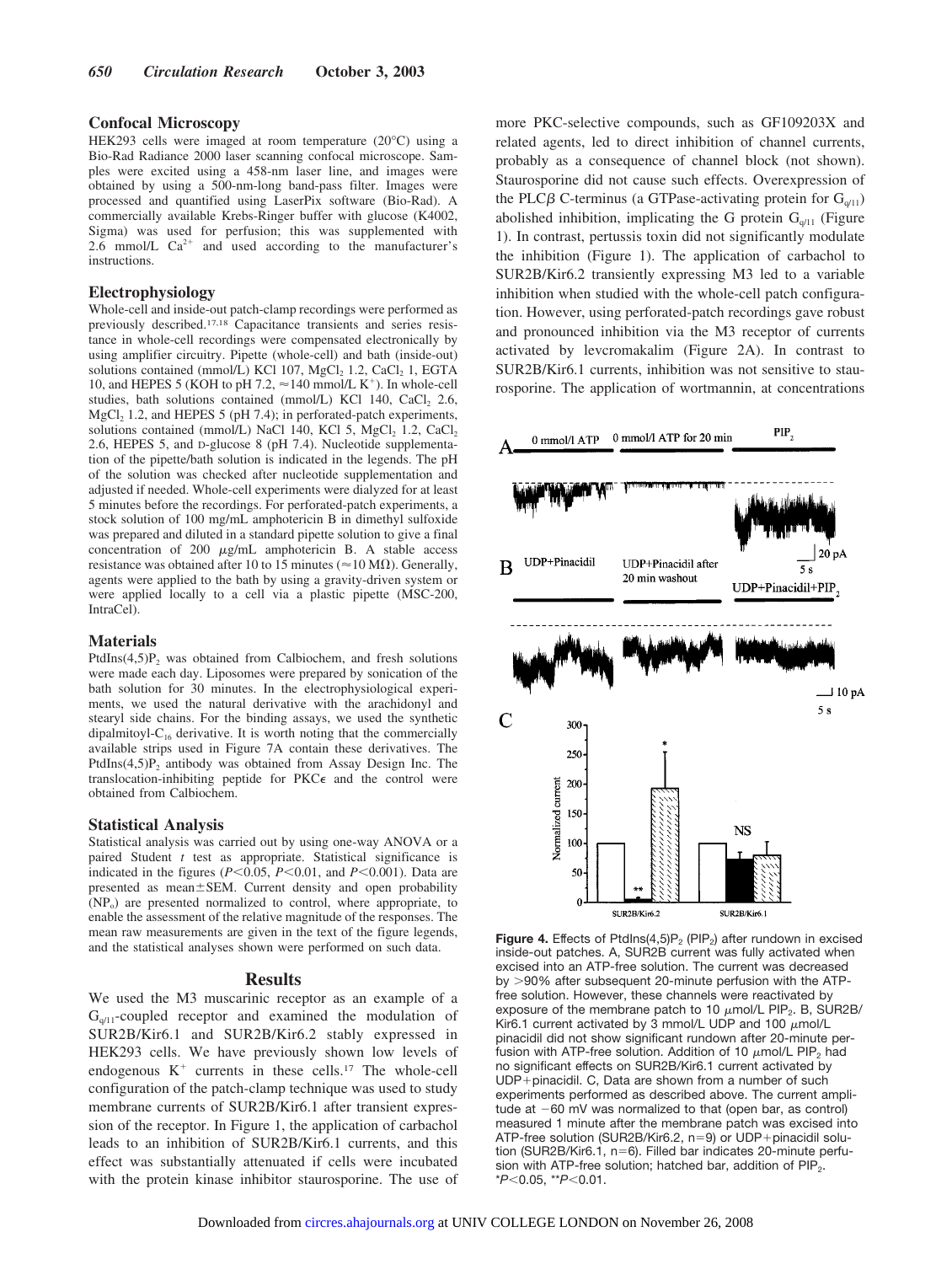

Figure 5. Effects of poly-L-lysine. Currents were recorded in an inside-out patch membrane at  $-60$  mV. Left, Brief (30-second) application of poly-L-lysine (100 µg/mL) caused an instant decrease in Kir6.2/SUR2B current, which was not reversible on washout for 5 minutes (top traces). However, inhibition of currents by poly-L-lysine was reversed partially by heparin at 100 µg/mL (middle traces). Application of PIP<sub>2</sub> at 10  $\mu$ mol/L fully reversed the inhibitory effects of poly-L-lysine (bottom traces) (control, n=9; heparin, n=9; and PIP<sub>2</sub>, n=10). \*\**P<*0.01. Right, Effects of poly-L-lysine on Kir6.1/SUR2B currents activated by 3 mmol/L UDP and 100 μmol/L pinacidil. After brief (30-second) treatment with poly-L-lysine at 100  $\mu$ g/mL, activation of the current by UDP+pinacidil was abolished (top traces). Application of heparin at 100  $\mu$ g/mL (middle traces) or PIP<sub>2</sub> at 10 mmol/L (bottom traces) reversed the inhibitory effects of poly-L-lysine (control,  $n=8$ ; heparin,  $n=7$ ; and  $PIP_2$ ,  $n=9$ ).  $*P<0.05$ .

(50  $\mu$ mol/L) that broadly inhibit PtdIns kinases and would thus affect PtdIns $(4,5)P_2$  synthesis, led to irreversible inhibition of SUR2B/Kir6.2 currents after activation of M3 (Figure 2B). In addition, the current density in the presence of the opener was significantly reduced (see Figure 2 legend). Similar experiments with SUR2B/Kir6.1 led to reversible inhibition (not shown). We also confirmed in intact living cells that activation of these pathways via M3 led to PtdIns $(4,5)$ P<sub>2</sub> depletion and/or inositol 1,4,5-triphosphate generation by examining the translocation of PH-CFP using confocal microscopy.19,20 Agonist application led to a reversible translocation of this fluorescent reporter to the cytoplasm (Figure 2C). Thus, SUR2B/Kir6.1 currents can be inhibited by a PKC-dependent mechanism, whereas SUR2B/Kir6.2 currents can be inhibited through  $G<sub>q/11</sub>$ -coupled receptors but in a fashion that is independent of protein kinases and dependent on PtdIns lipid synthesis.

We next sought to confirm this by activating PKC in a receptor-independent fashion using phorbol esters. Membrane currents were studied in the whole-cell configuration, and Figure 3 shows that phorbol 12-myristate 13-acetate (PMA) and phorbol 12,13-dibutyrate (PdBu) were able to inhibit SUR2B/Kir6.1 currents, whereas they were ineffective when applied to a stable line expressing SUR2B/Kir6.2. The inactive phorbol ester  $4\alpha$ -phorbol didecanoate was ineffective at modulating currents when it was applied to the cell line expressing SUR2B/Kir6.1 (Figure 3). Our pipette solution

has a calculated free  $Ca^{2+}$  concentration of 20 nmol/L, implicating a  $Ca^{2+}$ -independent isoform of PKC. Thus, we used a PKC $\epsilon$  translocation inhibition peptide, and this abrogated the inhibition (Figure 3). In addition, phorbol esters were ineffective at modulating Kir6.2 currents when membrane currents were studied with the perforated-patch technique (not shown).

We next examined the role of the substrates of PLC and investigated the potential differences in regulation by anionic phospholipids in inside-out patches expressing SUR2B/ Kir6.2 and SUR2B/Kir6.1. One of the indirect hallmarks of such regulation is channel rundown in ATP-free solutions. Figure 4 shows that SUR2B/Kir6.2 channel activity runs down in ATP-free solutions and that this activity is restored by the application of 10  $\mu$ mol/L PtdIns(4,5)P<sub>2</sub>. In contrast, SUR2B/Kir6.1-containing complexes do not run down when they are examined under comparable conditions, and the application of  $PtdIns(4,5)P_2$  does not increase single-channel NP<sub>o</sub>. SUR2B/Kir6.2 currents ran down in an equivalent fashion in the presence of UDP and pinacidil (mean  $NP_0$  at the start was  $0.3337 \pm 0.0837$ , which significantly runs down to  $0.0275 \pm 0.0269$  after 20 minutes; n=6). There are two potential explanations for the inability to demonstrate rundown and the effects of PtdIns $(4,5)P_2$  on SUR2B/Kir6.1 activity. One is that the activity of the channel complex is independent of anionic phospholipids. Alternatively, Kir6.1 channel activity is dependent on anionic phospholipids, but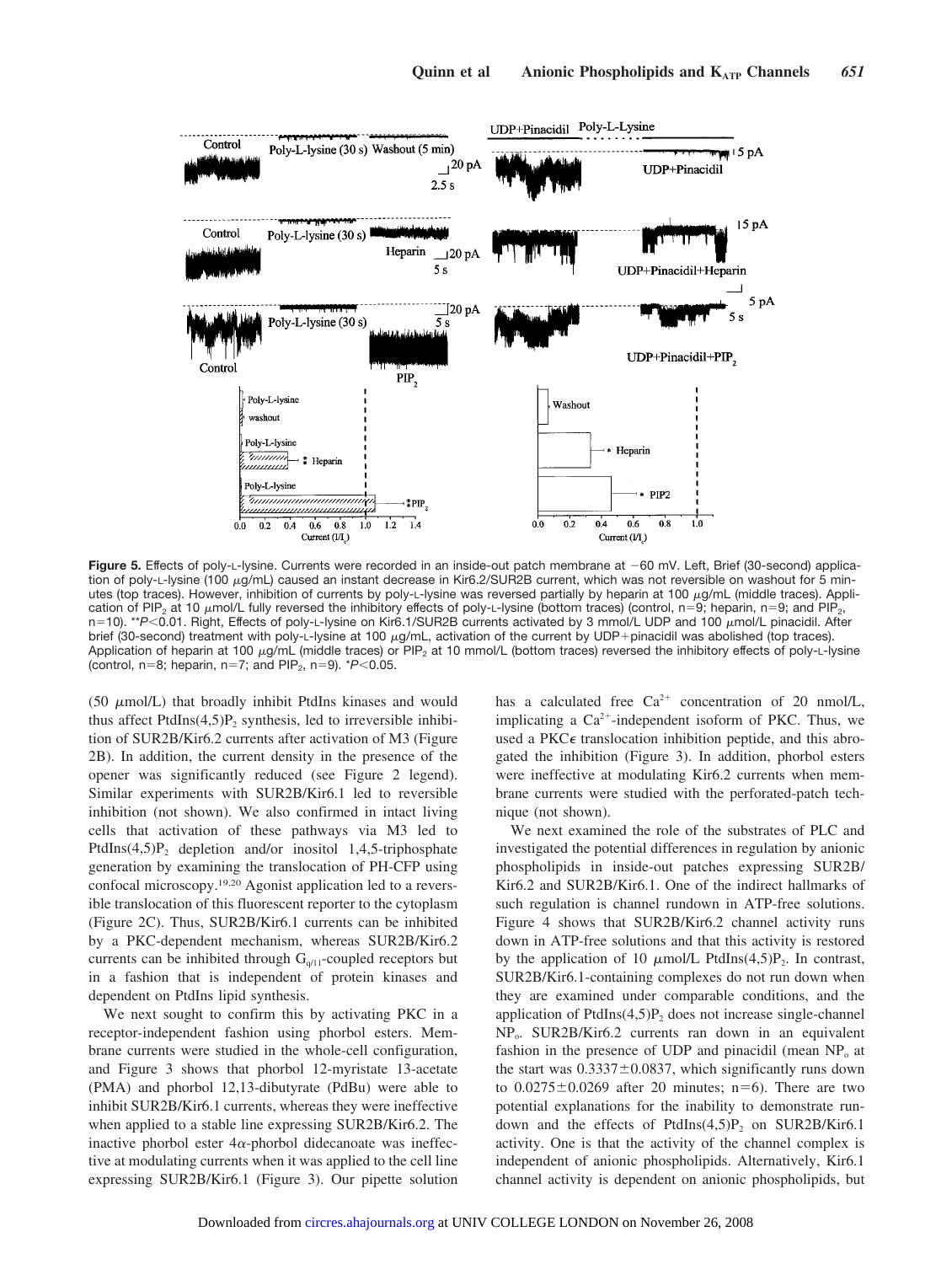the interaction is stronger, and the affinity is much higher than that for Kir6.2. We designed a further set of experiments to test this. Poly-L-lysine is able to antagonize the actions of PtdIns $(4,5)P_2$ , and heparin is able to reverse this effect. In inside-out patches, poly-L-lysine was able to inhibit both SUR2B/Kir6.2 and SUR2B/Kir6.1. Channel activity could be recovered by the subsequent application of heparin and PtdIns $(4,5)P_2$  (Figure 5). Finally, we examined the consequences of including an anti-PtdIns $(4,5)P_2$  antibody in the recording pipette in the whole-cell configuration. It is thought that the antibody binds to the negatively charged phosphate groups, shielding interaction with basic residues on the channel protein. Dialysis with a pipette solution containing 1 mmol/L ATP led initially to an increase in current, which peaked within 5 minutes and then relaxed to a steady state at  $\approx$ 10 minutes (this relaxation was more pronounced after inclusion of the antibody). We measured both these parameters in control conditions and after the inclusion of the antibody in the pipette solution. In the latter condition, the antibody significantly reduced the current density in the stable cell line expressing SUR2B/Kir6.2 (Figure 6). In contrast, inclusion of the PtdIns $(4,5)P_2$  antibody in the pipette solution and dialysis for 5 minutes in whole-cell recordings from SUR2B/Kir6.1 did not change the magnitude of the pinacidil-stimulated currents (Figure 6).

A potential explanation for the observed functional phenomena is that the affinity of Kir6.1 for anionic phospholipids is much higher than that for Kir6.2. Thus, we sought more direct biochemical evidence for this. A number of studies have revealed that the major determinants for anionic phospholipid binding are located in the C-terminus of the channel subunit.<sup>2,21-23</sup> Thus, we generated and purified soluble bacterial fusion proteins of these domains linked to the MBP and also the control protein MBP. We used these in overlay binding assays against membranes spotted with a series of anionic phospholipids (100 pmol; see Materials and Methods). We found that MBP-Kir6.1C, but not MBP-Kir6.2C or MBP, bound significantly to these membranes (Figures 7A and 7B). Intriguingly, PtdIns 4-monophosphate [PtdIns(4)P], PtdIns 5-monophosphate [PtdIns(5)P], and PtdIns 3,4 diphosphate  $[PtdIns(3,4)P_2]$  showed particularly strong (and statistically significant) binding, but PtdIns $(4,5)P_2$  did not. There was also a trend for a number of others to bind above background levels to MBP-Kir6.1C, but this was not statistically significant. Figure 7C shows that it was possible to detect weak but statistically significant binding of MBP-Kir6.1, but not MBP-Kir6.2 or MBP, to nitrocellulose membranes spotted with PtdIns $(4,5)P_2$  at higher concentrations.

Finally, we examined whether the C-terminus of Kir6.1 was a substrate for phosphorylation by PKC and whether this modulated the sensitivity to anionic phospholipids. We performed in vitro phosphorylation assays that showed that MBP-Kir6.1C, but not MBP, was phosphorylated by PKC (Figure 8A). However, phosphorylated protein was still able to bind PtdIns(4)P and PtdIns(5)P at a level equivalent to that for nonphosphorylated protein (Figure 8B).

## **Discussion**

In smooth muscle, there is substantial literature supporting the importance of hormonal regulation of  $K_{ATP}$  mediated by



**Figure 6.** Effects of PIP<sub>2</sub> antibody (PIP<sub>2</sub> Ab). A, Whole-cell currents were activated by 100-ms voltage steps (range  $-100$  to 50 mV) in 10-mV increments from a holding potential of 0 mV. Dialysis of the cell expressing SUR2B/Kir6.2 with 1 mmol/L ATP pipette solution caused a time-dependent increase in currents inhibited by 10  $\mu$ mol/L glibenclamide. Inclusion of PIP<sub>2</sub> Ab (1:100 dilution) in the pipette solution caused a decrease in current. SUR2B/Kir6.1 currents were activated by perfusion of 100  $\mu$ mol/L pinacidil in the bath solution, and the pipette solution included 3 mmol/L UDP. Inclusion of the PIP<sub>2</sub> Ab (1:100 dilution) in the pipette solution did not affect currents activated by pinacidil. B, Bar chart shows summarized data. Currents were measured at  $-100$  mV and normalized to cell capacitance. Data from peak and steady-state currents are shown. \**P*<0.05. C, Bar chart shows summarized data  $(n=12)$ .

protein kinases.<sup>6</sup> In contrast, K<sub>ATP</sub> currents, for example, in cardiac and pancreatic tissues, are more prominently sensitive to the metabolic status of the cell, with conflicting evidence for the role of hormonal regulation and protein kinases (see below). The present study, our own abstracted studies,<sup>24</sup> and studies from other laboratories have indicated that Kir6.1 may be the isoform that is regulated prominently by protein kinases and is responsible for the  $K_{ATP/NDP}$  current in smooth muscle.10,13,14,25 It seems likely that the more metabolically sensitive channels contain the Kir6.2 subunit.<sup>7-9</sup> This is a generalization, and it is apparent that there is overlap. For example, in ventricular cardiomyocytes, PKC has been shown to activate  $K_{ATP}$  channels.<sup>26,27</sup> In addition, Kir6.2 may be present in some smooth muscles (eg, the portal vein),<sup>28</sup> and  $K_{ATP}$  is metabolically sensitive in some smooth muscles.<sup>6</sup>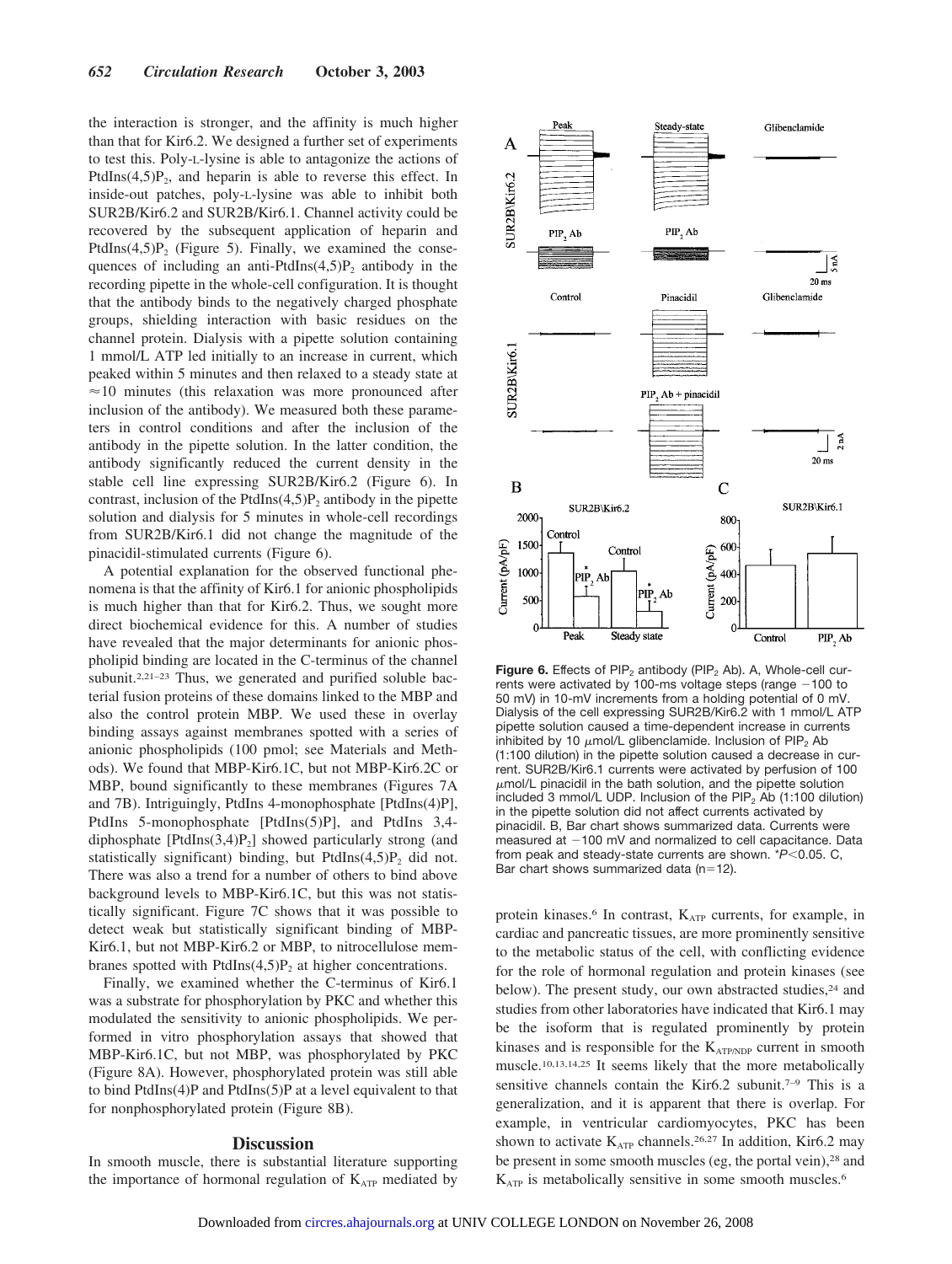



**Figure 7.** Lipid-binding experiments with Kir6.0 C-terminal MBP fusion proteins. Panel A shows PIP strips probed with anti-MBP antiserum after incubation with 0.5  $\mu$ g/mL MBP-Kir61C (61C, i), MBP-Kir62C (62C, ii), and MBP (iii). Identical exposures are shown. The intensity of each lipid spot was measured by using Scion image and corrected for background (see Materials and Methods). Each spot equals 100 pmol. LPA indicates lysophosphatidic acid; LPC, lysophosphatidylcholine; PI(3)P, PtdIns(3)P; PI(4)P, PtdIns(4)P; PI(5)P, PtdIns(5)P; PI(3,4)P<sub>2</sub>, PtdIns(3,4)P<sub>2</sub>; PI(3,5)P<sub>2</sub>, PtdIns(3,5)P<sub>2</sub>; PI(4,5)P<sub>2</sub>, PtdIns(4,5)P<sub>2</sub>; PI(3,4,5)P<sub>3</sub>, PtdIns(3,4,5)P<sub>3</sub>; PE, phosphatidylethanolamine; PC, phosphatidylcholine; Sp(1)P, sphingosine 1-phosphate; PA, phosphatidic acid; and PS, phosphatidylserine. B, Quantitative analysis is shown for a selection of lipids (n=4). C, Shown are representative dot blots spotted with different amounts of  $PI(4,5)P<sub>2</sub>$  and a quantitative comparison between the intensities of the 1000 pmol spot in blots probed with MBP-Kir61C and MBP-Kir62C (n-5 or 6). The difference between MBP-Kir62C and MBP was not significant (not shown). One-way ANOVA with Bonferroni correction was used. \**P*<0.05 and \*\**P*<0.01 compared with MBP and MBP-Kir62C.

The central question that we have attempted to address in the present study is whether the substrate or downstream products of PLC $\beta$  are important for signaling to  $K_{ATP}$  channels. We have studied the likely cloned equivalents of the smooth muscle channels, namely, SUR2B/Kir6.1 and SUR2B/Kir6.2, because of the background of prominent hormonal regulation in native tissues. Our data reveal novel differences between Kir6.1 and Kir6.2 and show how phospholipid affinity integrates with protein kinase regulation for this important channel family. SUR2B/Kir6.1 is regulated by PKC, and depletion of PtdIns $(4,5)P_2$  or related anionic phospholipids does not have a major role in receptor-mediated regulation. However, we show that the provision of some

PtdIns $(4,5)P_2$  or related anionic phospholipids is necessary for SUR2B/Kir6.1 channel activity. In other words, anionic phospholipids are playing a role that is analogous to an enzymatic cofactor. In addition, we have implicated  $PKC \epsilon$  as the major PKC isoform responsible for regulation, and this is consistent with studies in vascular smooth muscle.29 It is also interesting to note that the magnitude of inhibition is greater via M3 than with phorbol esters, suggesting that another pathway, such as PKA, may be involved.29

In contrast, SUR2B/Kir6.2 is regulated by PtdIns(4,5) $P_2$ but not by PKC. The regulation of Kir6.2-containing channel complexes seems especially controversial. Our data and those of others show a PKC-independent inhibition of cloned  $K_{ATP}$ channel activity.3–5 This has recently been extended to inhibition via the  $\alpha_1$ -adrenergic receptor in native ventricular myocytes.30 In contrast, other investigators have demonstrated a PKC-dependent activation of the native cardiac  $K_{ATP}$ channel and its cloned equivalents, SUR2A/Kir6.2 and SUR2B/Kir6.2.31,32 Such pathways are potentially important, inasmuch as the sarcolemmal  $K_{ATP}$  channel is once again assuming importance in cellular protective phenomena.26,33 The picture is further complicated by the failure to observe any changes in  $PtdIns(4,5)P_2$  concentration using biochemical methods in cardiac atrial and ventricular cells after  $G<sub>q/11</sub>$ receptor stimulation.34

Emerging from a number of laboratories is a consensus that anionic phospholipids are an important factor necessary for the activity of Kirs and other transporters and channels.<sup>1</sup> In the case of Kirs, it seems there is a direct interaction between the phospholipid and basic residues present on the C-terminus of the channel<sup>1,21</sup> and that this potentially can be regulated by protein kinases.35 A key point is whether under physiological conditions in native tissues, receptor activation leads to sufficiently large changes in PtdIns $(4,5)P_2$  concentration relative to the  $EC_{50}$  for channel activation such that activity is modulated. It is apparent for the inwardly rectifying family of  $K<sup>+</sup>$  channels that the affinity and kinetics of this interaction can vary. For example, Kir2.1 interacts avidly with PtdIns $(4,5)P_2$ , whereas the interaction with Kir3.1/3.4 and Kir2.3 is weaker.36 Thus, we propose that the affinity for PtdIns $(4,5)P_2$  or related anionic phospholipids is weaker for Kir6.2 than for Kir6.1 and that the  $EC_{50}$  for channel activation is numerically higher and within the range for physiological modulation. In contrast, Kir6.1 has much higher affinity, and the variations in PtdIns $(4,5)P_2$  or related anionic phospholipids occur at concentrations that result in saturating activity and thus do not result in changes in activity on receptor activation, even with receptor overexpression. Channel behavior is modulated by phosphorylation by PKC and protein kinase A, and it is also evident that PKC does not seem to act by modulating the anionic phospholipid sensitivity, as has been recently seen with other inward rectifiers.<sup>35</sup> Furthermore, there is evidence of a direct competition between nucleotides and anionic phospholipids over a short C-terminal domain in  $K_{ATP}$  channels.<sup>23,37</sup> Our data would explain why Kir6.1-containing channel complexes are less sensitive to inhibition by ATP and thus show basal activity in smooth muscle.<sup>10</sup> In addition, there are some interesting, more speculative features with these data. It is clear that the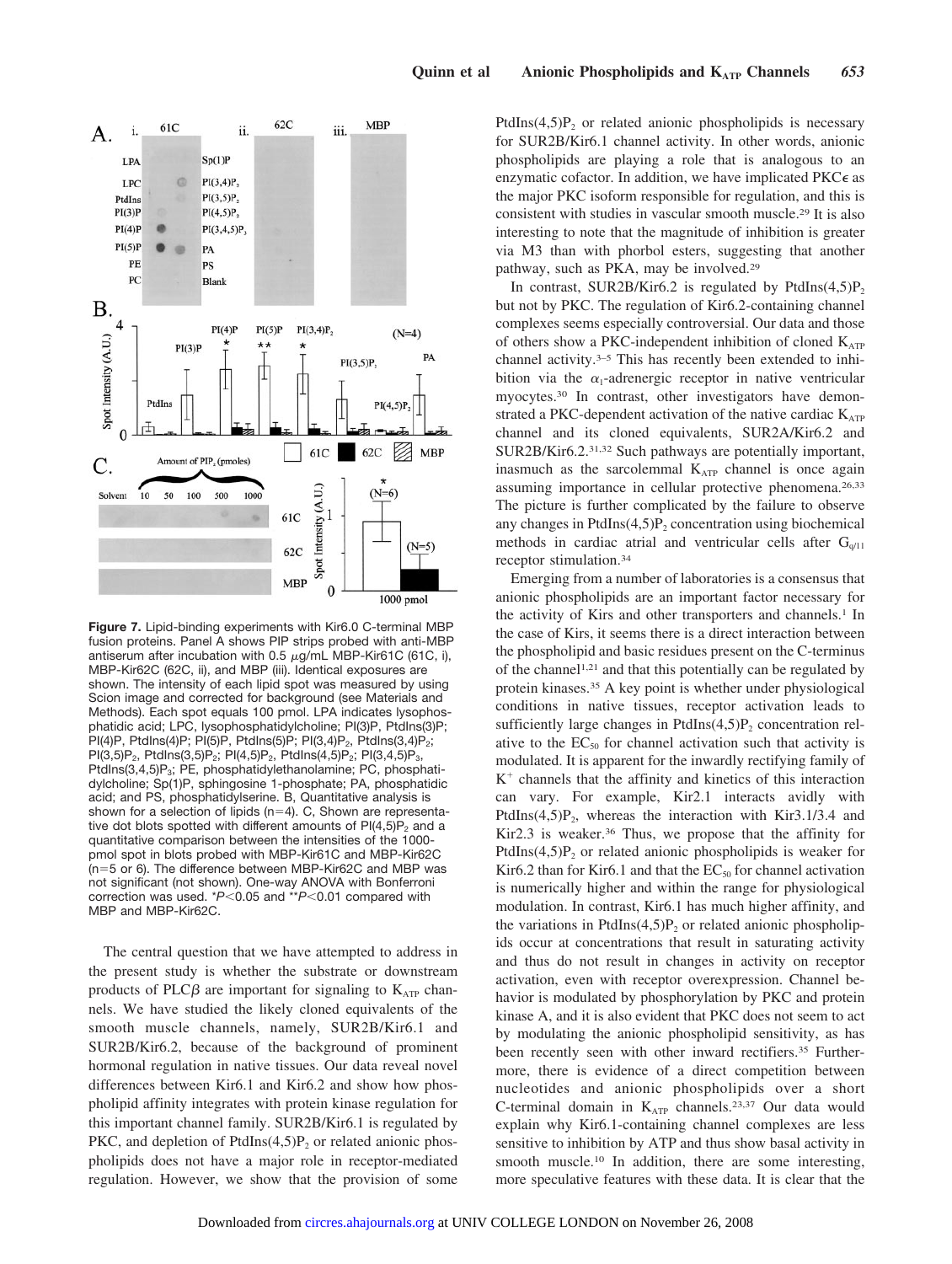

**Figure 8.** Phosphorylation by PKC of the C-terminus of Kir6.1 and the consequences for phospholipid binding. A, MBP-Kir61C, but not MBP, is phosphorylated by PKC. The bar chart shows quantification of the bands on the autoradiogram (n=5). *\*P<*0.05. B, Phosphorylated protein was still able to bind with high affinity to PIP strips (as shown in Figure 7). The bar graph shows quantification (n-5).

Kir6.1 C-terminus binds with higher affinity to the phosphoinositol species, such as PtdIns(4)P than any others, including PtdIns(4,5) $P_2$ , and may explain why the PtdIns(4,5) $P_2$  antibody did not affect whole-cell currents and why PtdIns(4,5) $P_2$ reactivated SUR2B/Kir6.2 better in the presence of poly-Llysine. Studies to date show that the whole complex of Kir6.2 can bind to a range of inositol phospholipids<sup>37</sup> and that inward rectifiers have distinct phosphoinositide preferences at the functional level.36

Thus, our data show evidence of distinct inhibitory mechanisms, accounting for regulation of the highly homologous Kir6.1 and Kir6.2. The elucidation of residues and domains underlying these phenomena will contribute significantly to their understanding, and we are currently pursuing such studies.

## **Acknowledgments**

This study was supported by the British Heart Foundation, the Biotechnology and Biological Sciences Research Council (BBSRC), and the Medical Research Council (MRC). L.H. Clapp is an MRC Senior Fellow in Basic Science, and J.P. Giblin is a British Heart Foundation Junior Fellow.

### **References**

- 1. Hilgemann DW, Feng S, Nasuhoglu C. The complex and intriguing lives of PIP2 with ion channels and transporters. *Sci STKE*. 2001(Dec 4, 111);RE19.
- 2. Fan Z, Makielski JC. Anionic phospholipids activate ATP-sensitive potassium channels. *J Biol Chem*. 1997;272:5388 –5395.
- 3. Baukrowitz T, Schulte U, Oliver D, Herlitze S, Krauter T, Tucker SJ, Ruppersberg JP, Fakler B.  $PIP_2$  and  $PIP$  as determinants for ATP inhibition of KATP channels. *Science*. 1998;282:1141–1144.
- 4. Shyng S, Nichols CG. Membrane phospholipid control of nucleotide sensitivity of K<sub>ATP</sub> channels. *Science*. 1998;282:1138-1141.
- 5. Xie L-H, Horie M, Takano M. Phospholipase C-linked receptors regulate the ATP-sensitive potassium channel by means of phosphatidylinositol 4,5-bisphosphate metabolism. *Proc Natl Acad Sci U S A*. 1999;96: 15292–15297.
- 6. Quayle JM, Nelson MT, Standen NB. ATP-sensitive and inwardly rectifying potassium channels in smooth muscle. *Physiol Rev*. 1997;77: 1165–1232.
- 7. Seino S. ATP-sensitive potassium channels: a model of heteromultimeric potassium channel/receptor assemblies. *Annu Rev Physiol*. 1999;61: 337–362.
- 8. Babenko AP, AguilarBryan L, Bryan J. A view of SUR/KIR6.X, KATP channels. *Annu Rev Physiol*. 1998;60:667– 687.
- 9. Tucker SJ, Ashcroft FM. A touching case of channel regulation: the ATP-sensitive K<sup>+</sup> channel. *Curr Opin Neurobiol*. 1998;8:316-320.
- 10. Yamada M, Isomoto S, Matsumoto S, Kondo C, Shindo T, Horio Y, Kurachi Y. Sulphonylurea receptor 2B and Kir6.1 form a sulphonylureasensitive but ATP-insensitive K<sup>+</sup> channel. *J Physiol (Lond)*. 1997;499: 715–720.
- 11. Beech DJ, Zhang H, Nakao K, Bolton TB. K channel activation by nucleotide diphosphates and its inhibition by glibenclamide in vascular smooth muscle cells. *Br J Pharmacol*. 1993;110:573–582.
- 12. Isomoto S, Kondo C, Yamada M, Matsumoto S, Higashiguchi O, Horio Y, Matsuzawa Y, Kurachi Y. A novel sulfonylurea receptor forms with BIR (Kir6.2) a smooth muscle type ATP-sensitive K<sup>+</sup> channel. *J Biol Chem*. 1996;271:24321–24324.
- 13. Cui Y, Tran S, Tinker A, Clapp LH. The molecular composition of  $K_{ATP}$ channels in human pulmonary artery smooth muscle cells and their modulation by growth. *Am J Respir Cell Mol Biol*. 2002;26:135–143.